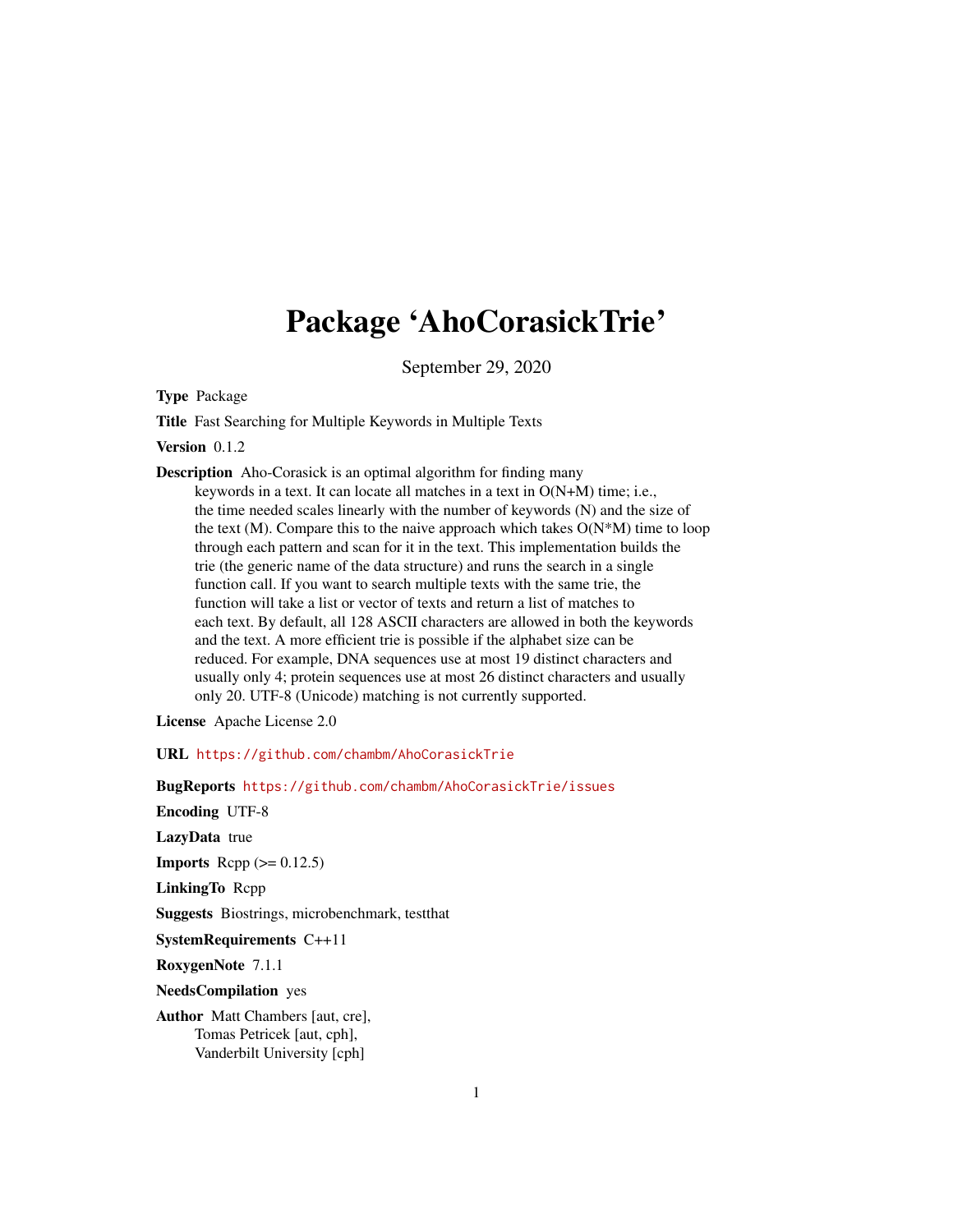<span id="page-1-0"></span>Maintainer Matt Chambers <matt.chambers42@gmail.com>

Repository CRAN

Date/Publication 2020-09-29 15:10:05 UTC

# R topics documented:

| Index |                                                                                                                                                                                                                               |  |
|-------|-------------------------------------------------------------------------------------------------------------------------------------------------------------------------------------------------------------------------------|--|
|       | AboCorasickTrie experience in the contract of the contract of the contract of the contract of the contract of the contract of the contract of the contract of the contract of the contract of the contract of the contract of |  |
|       |                                                                                                                                                                                                                               |  |
|       |                                                                                                                                                                                                                               |  |

<span id="page-1-1"></span>AhoCorasickSearch *Fast searching for one or more keywords in one or more texts*

# **Description**

Builds an Aho-Corasick trie from one or more keywords and uses it to search one or more texts. For a large number of keywords, Aho-Corasick is much faster than a naive approach (such as lapply(keywords,gregexpr,text)).

Use [AhoCorasickSearchList](#page-3-1) instead of [AhoCorasickSearch](#page-1-1) when you want to keep the matches of each input text separate. If the input texts have names, the resulting list of matches will include those names and non-matched texts will be excluded from the results. If the input texts do not have names, then the resulting list of matches will be in the same order as the input texts, and nonmatched texts will be kept to preserve that order. Thus, it is more efficient to use named input texts (so non-matched texts can be dropped).

The default alphabet allows all 128 ASCII characters in the keywords and the texts. Characters outside this range will cause an error. A more efficient trie is possible if the alphabet size can be reduced. For example, DNA sequences use at most 19 distinct characters and usually only 4; protein sequences use at most 26 distinct characters and usually only 20. Set the alphabet parameter if a reduced alphabet is appropriate.

UTF-8 (Unicode) matching is not currently supported.

# Usage

```
AhoCorasickSearch(
  keywords,
  text,
  alphabet = "ascii",
  groupByKeyword = FALSE,
  iterationFeedback = 0L
)
```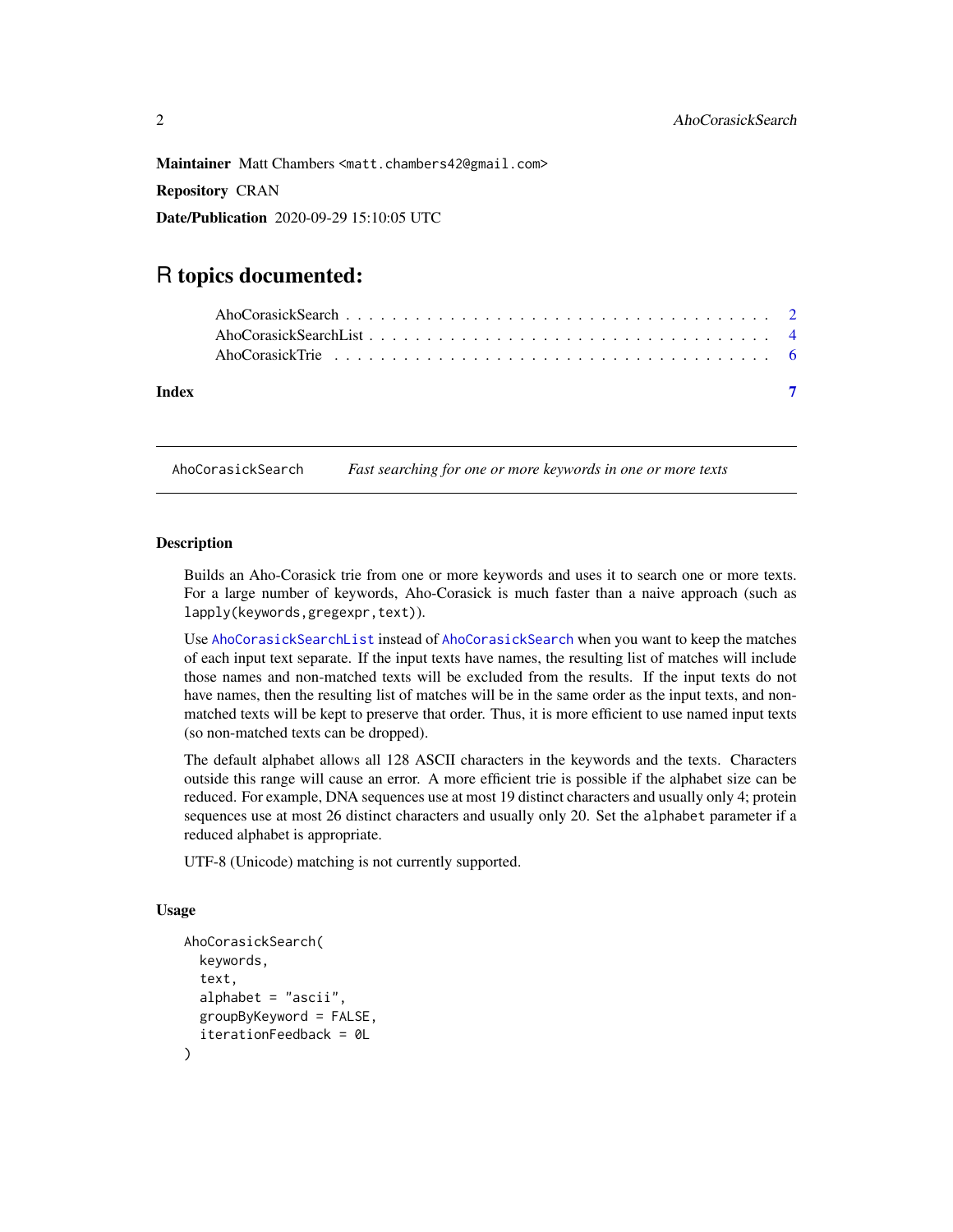# <span id="page-2-0"></span>**Arguments**

| Character vector of one or more keywords                                                        |  |  |  |  |
|-------------------------------------------------------------------------------------------------|--|--|--|--|
| Character vector of one or more texts to search                                                 |  |  |  |  |
| Alphabet to use; one of ascii, aminoacid, or nucleicacid                                        |  |  |  |  |
| group By Keyword If true, matches are grouped by keyword (instead of by text)                   |  |  |  |  |
| iterationFeedback                                                                               |  |  |  |  |
| When set to a positive integer i, console output will indicate when searching<br>every ith text |  |  |  |  |
|                                                                                                 |  |  |  |  |

# Value

List of matches, grouped by either text or by keyword

# See Also

- [Aho-Corasick string matching in C#](https://www.codeproject.com/Articles/12383/Aho-Corasick-string-matching-in-C) for the article this package is based on
- [matchPDict](#page-0-0) for a more memory efficient, but DNA-only, implementation of the algorithm

# Examples

```
listEquals = function(a, b) { is.null(unlist(a)) && is.null(unlist(b)) ||
                             !is.null(a) && !is.null(b) && all(unlist(a) == unlist(b)) }
# 1. Search for multiple keywords in a single text
keywords = c("Abra", "cadabra", "is", "the", "Magic", "Word")
oneSearch = AhoCorasickSearch(keywords, "Is Abracadabra the Magic Word?")
stopifnot(listEquals(oneSearch[[1]][[1]], list(keyword="Abra", offset=4)))
stopifnot(listEquals(oneSearch[[1]][[2]], list(keyword="cadabra", offset=8)))
stopifnot(listEquals(oneSearch[[1]][[3]], list(keyword="the", offset=16)))
stopifnot(listEquals(oneSearch[[1]][[4]], list(keyword="Magic", offset=20)))
stopifnot(listEquals(oneSearch[[1]][[5]], list(keyword="Word", offset=26)))
# 2. Search multiple named texts in a named list with keyword grouping and aminoacid alphabet
# * all matches to a keyword are accessed by name
# * non-matched keywords are dropped
proteins = c(protein1="PEPTIDEPEPTIDEDADADARARARARAKEKEKEKEPEPTIDE",
             protein2="DERPADERPAPEWPEWPEEPEERAWRAWWARRAGTAGPEPTIDEKESEQUENCE")
peptides = c("PEPTIDE", "DERPA", "SEQUENCE", "KEKE", "PEPPIE")
peptideSearch = AhoCorasickSearch(peptides, proteins, alphabet="aminoacid", groupByKeyword=TRUE)
stopifnot(listEquals(peptideSearch$PEPTIDE, list(list(keyword="protein1", offset=1),
                                                 list(keyword="protein1", offset=8),
                                                 list(keyword="protein1", offset=37),
                                                 list(keyword="protein2", offset=38))))
stopifnot(listEquals(peptideSearch$DERPA, list(list(keyword="protein2", offset=1),
                                               list(keyword="protein2", offset=6))))
stopifnot(listEquals(peptideSearch$SEQUENCE, list(list(keyword="protein2", offset=47))))
stopifnot(listEquals(peptideSearch$KEKE, list(list(keyword="protein1", offset=29),
                                              list(keyword="protein1", offset=31),
                                              list(keyword="protein1", offset=33))))
```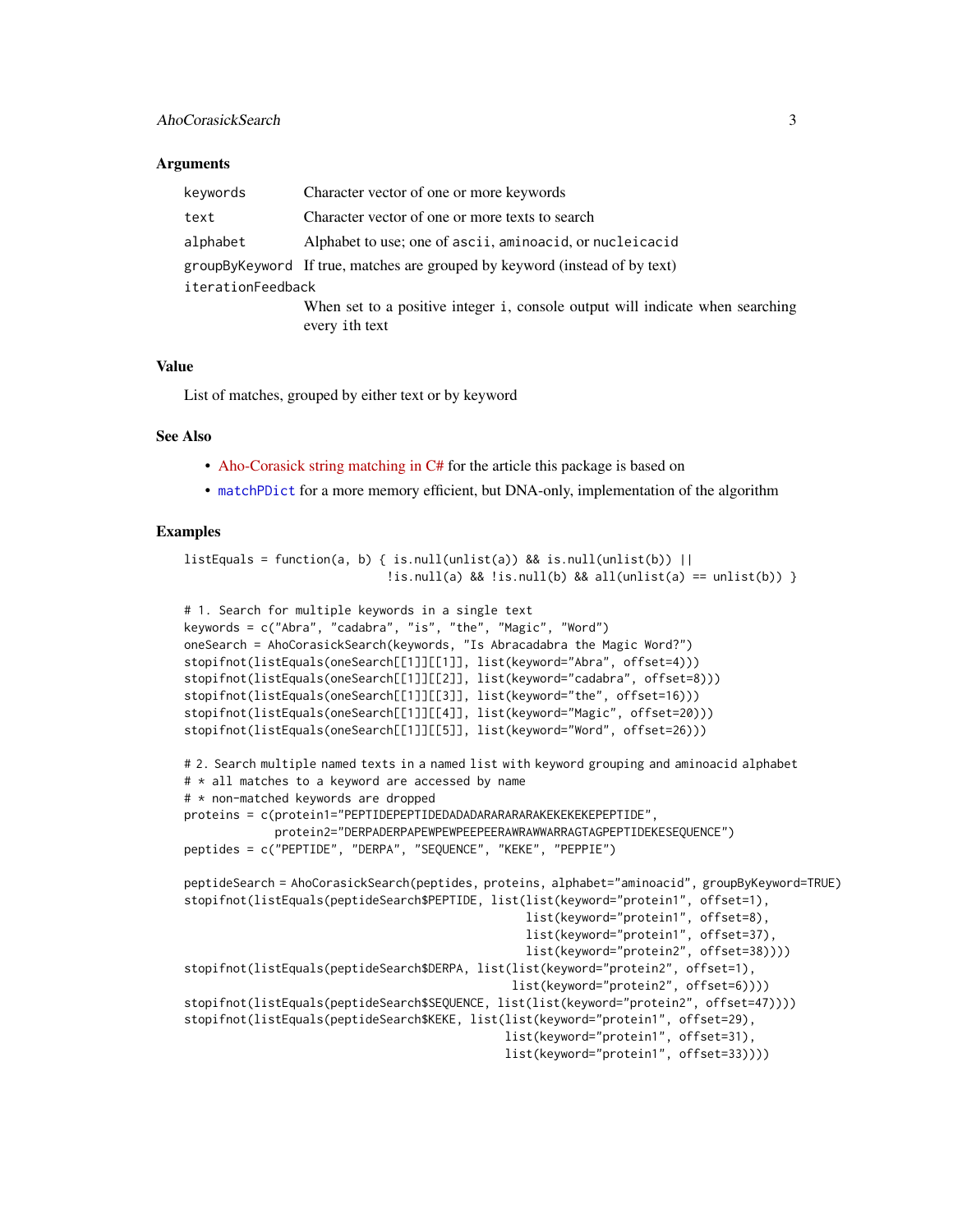```
stopifnot(listEquals(peptideSearch$PEPPIE, NULL))
```

```
# 3. Grouping by keyword without text names: offsets are given without reference to the text
names(proteins) = NULL
peptideSearch = AhoCorasickSearch(peptides, proteins, groupByKeyword=TRUE)
stopifnot(listEquals(peptideSearch$PEPTIDE, list(1, 8, 37, 38)))
stopifnot(listEquals(peptideSearch$DERPA, list(1, 6)))
stopifnot(listEquals(peptideSearch$SEQUENCE, list(47)))
stopifnot(listEquals(peptideSearch$KEKE, list(29, 31, 33)))
```
<span id="page-3-1"></span>AhoCorasickSearchList *Fast searching for one or more keywords in a list of texts*

# **Description**

Builds an Aho-Corasick trie from one or more keywords and uses it to search a list of one or more texts. For a large number of keywords, Aho-Corasick is much faster than a naive approach (such as lapply(keywords,gregexpr,text)).

Use [AhoCorasickSearchList](#page-3-1) instead of [AhoCorasickSearch](#page-1-1) when you want to keep the matches of each input sublist separate. If the sublists of the input list have names, the resulting list of lists will use those names, but sublists with no matches will still be in the resulting list. If the texts of the sublists have names, the resulting sublists of matches will use those names, and the texts with no matches will be dropped. If the input texts do not have names, then the resulting sublists of matches will be in the same order as the input texts, and non-matched texts will be kept to preserve that order. Thus, it is more efficient to use named input texts (so non-matched texts can be dropped).

The default alphabet allows all 128 ASCII characters in the keywords and the texts. Characters outside this range will cause an error. A more efficient trie is possible if the alphabet size can be reduced. For example, DNA sequences use at most 19 distinct characters and usually only 4; protein sequences use at most 26 distinct characters and usually only 20. Set the alphabet parameter if a reduced alphabet is appropriate.

UTF-8 (Unicode) matching is not currently supported.

#### Usage

```
AhoCorasickSearchList(
  keywords,
  textList,
  alphabet = "ascii",
  groupByKeyword = FALSE,
  iterationFeedback = 0L
)
```
#### Arguments

| keywords | Character vector of one or more keywords                     |
|----------|--------------------------------------------------------------|
| textList | List of lists, each sublist with one or more texts to search |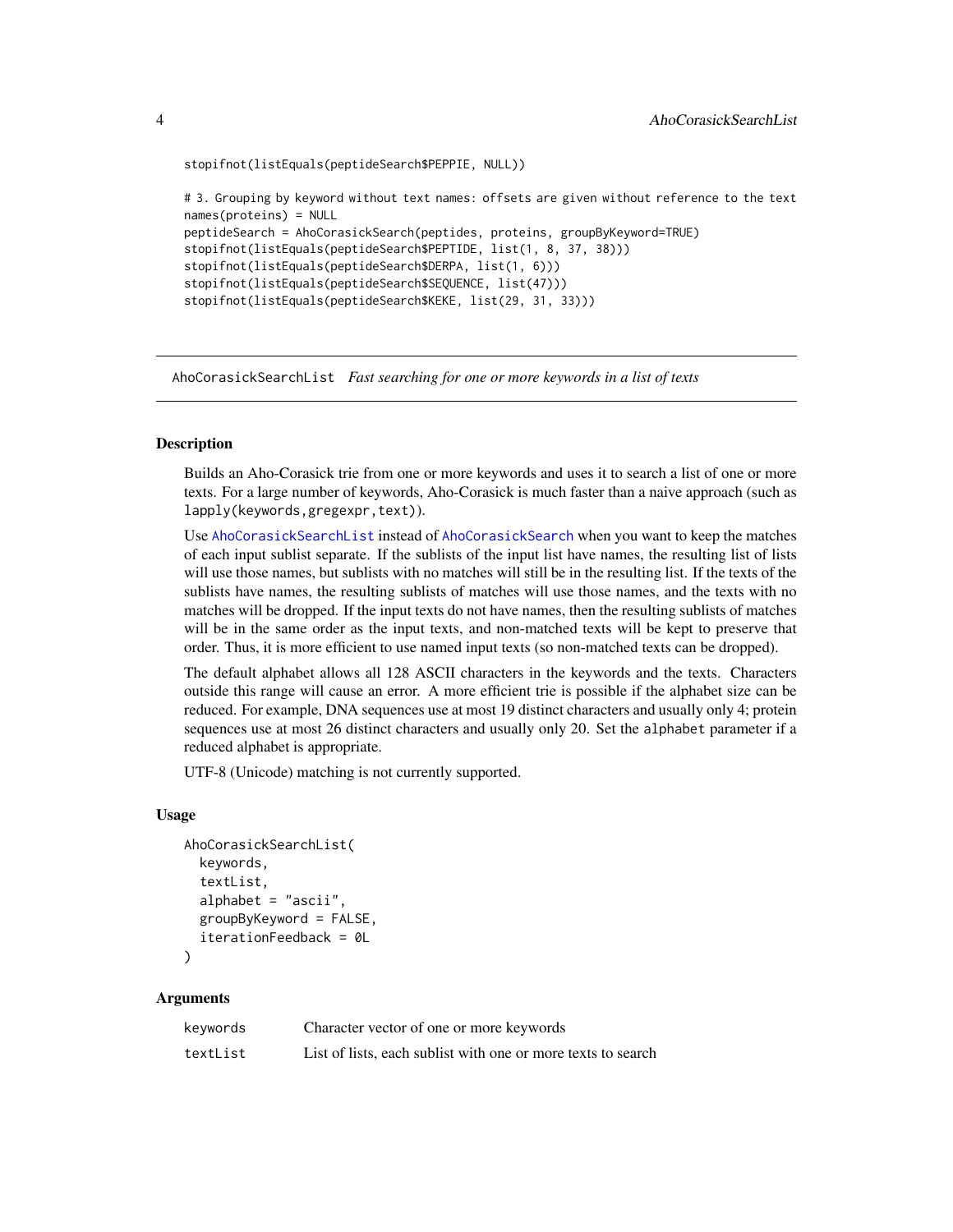<span id="page-4-0"></span>alphabet Alphabet to use; one of ascii, aminoacid, or nucleicacid

groupByKeyword If true, matches are grouped by keyword (instead of by text)

iterationFeedback

When set to a positive integer i, console output will indicate when searching every ith text

# Value

List of lists of matches, grouped by either text or by keyword (each list of texts gets its own list of matches)

# See Also

- [Aho-Corasick string matching in C#](https://www.codeproject.com/Articles/12383/Aho-Corasick-string-matching-in-C) for the article this package is based on
- [matchPDict](#page-0-0) for a more memory efficient, but DNA-only, implementation of the algorithm

# Examples

```
listEquals = function(a, b) { is.null(unlist(a)) && is.null(unlist(b)) ||
                             \exists : is.null(a) && !is.null(b) && all(unlist(a) == unlist(b)) }
keywords = c("Abra", "cadabra", "is", "the", "Magic", "Word")
# 1. Search a list of lists without names
# * sublists are accessed by index
# * texts are accessed by index
# * non-matched texts are kept (input index order is preserved)
listSearch = AhoCorasickSearchList(keywords,
                                   list(c("What in", "the world"),
                                        c("is"),
                                        "secret about",
                                        "the Magic Word?"))
stopifnot(listEquals(listSearch[[1]][[1]], list()))
stopifnot(listEquals(listSearch[[1]][[2]][[1]], list(keyword="the", offset=1)))
stopifnot(listEquals(listSearch[[2]][[1]][[1]], list(keyword="is", offset=1)))
stopifnot(listEquals(listSearch[[3]], list()))
stopifnot(listEquals(listSearch[[4]][[1]][[1]], list(keyword="the", offset=1)))
stopifnot(listEquals(listSearch[[4]][[1]][[2]], list(keyword="Magic", offset=5)))
stopifnot(listEquals(listSearch[[4]][[1]][[3]], list(keyword="Word", offset=11)))
# 2. Search a named list of named lists
# * sublists are accessed by name
# * matched texts are accessed by name
# * non-matched texts are dropped
namedSearch = AhoCorasickSearchList(keywords,
                                 list(subject=c(phrase1="What in", phrase2="the world"),
                                         verb=c(phrase1="is"),
                                         predicate1=c(phrase1="secret about"),
                                         predicate2=c(phrase1="the Magic Word?")))
stopifnot(listEquals(namedSearch$subject$phrase2[[1]], list(keyword="the", offset=1)))
stopifnot(listEquals(namedSearch$verb$phrase1[[1]], list(keyword="is", offset=1)))
stopifnot(listEquals(namedSearch$predicate1, list()))
```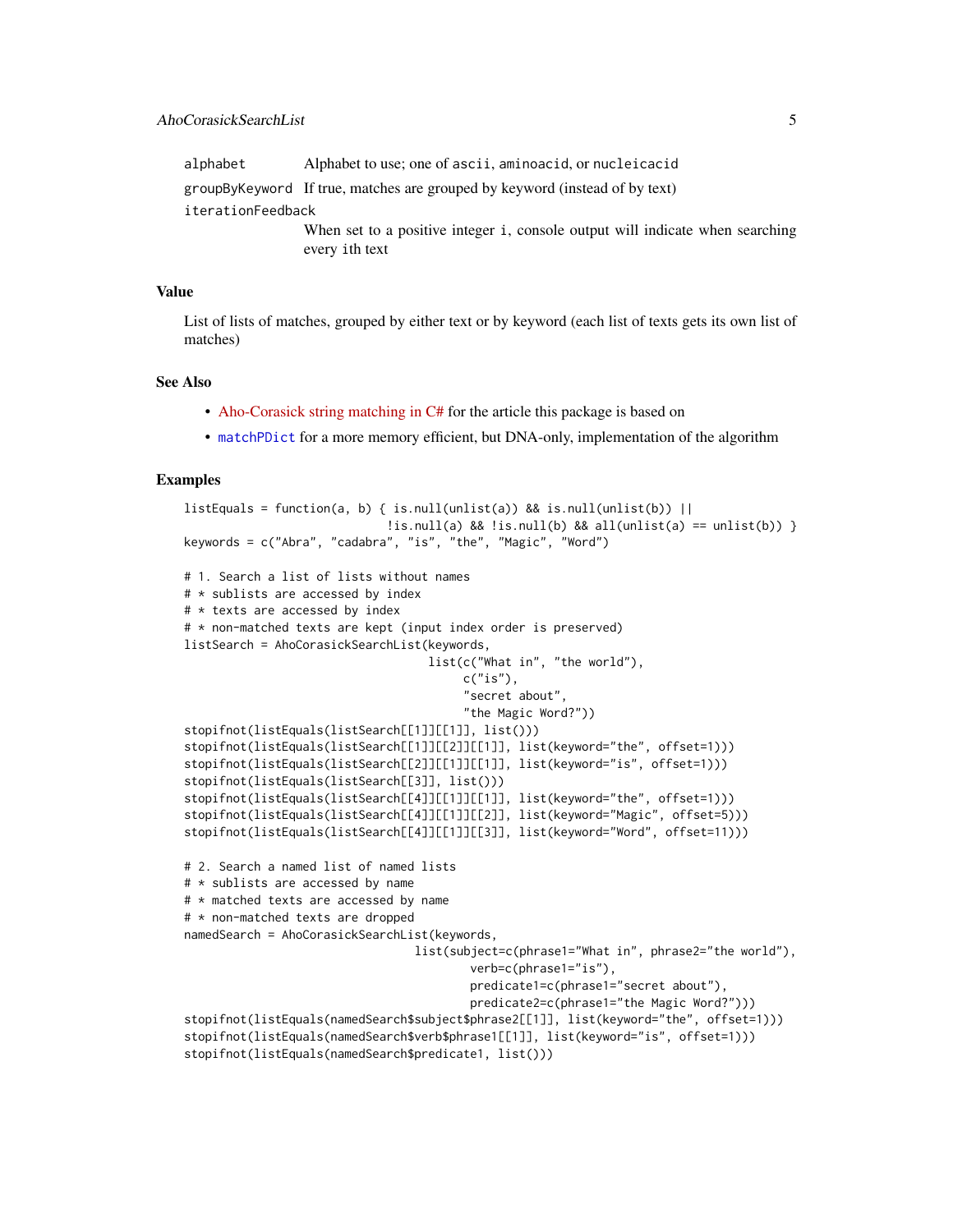```
stopifnot(listEquals(namedSearch$predicate2$phrase1[[1]], list(keyword="the", offset=1)))
stopifnot(listEquals(namedSearch$predicate2$phrase1[[2]], list(keyword="Magic", offset=5)))
stopifnot(listEquals(namedSearch$predicate2$phrase1[[3]], list(keyword="Word", offset=11)))
```
AhoCorasickTrie *AhoCorasickTrie: fast searching for multiple keywords in multiple texts*

# Description

Builds an Aho-Corasick trie from one or more keywords and uses it to search one or more texts. For a large number of keywords, Aho-Corasick is much faster than a naive approach (such as lapply(keywords,gregexpr,text)).